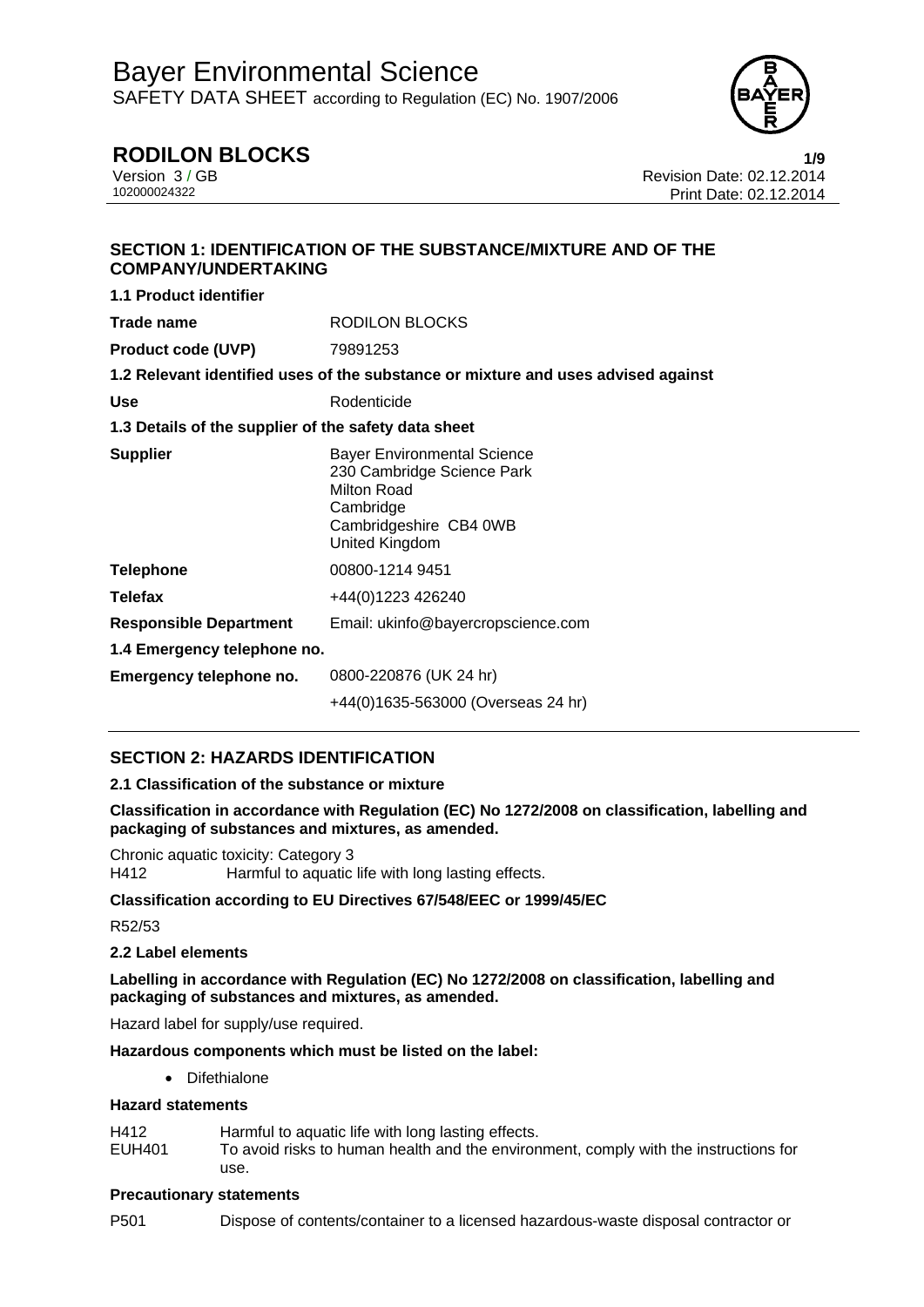

# **RODILON BLOCKS 2/9**

Version 3 / GB Revision Date: 02.12.2014 Print Date: 02.12.2014

> collection site except for empty clean containers which can be disposed of as nonhazardous waste.

#### **2.3 Other hazards**

Because of antivitamin K properties of the active ingredient, absorption can inhibit blood coagulation and cause haemorrhagic syndrome.

# **SECTION 3: COMPOSITION/INFORMATION ON INGREDIENTS**

#### **3.2 Mixtures**

#### **Chemical nature**

Bait (ready for use) (RB) Difethialone 0.0025 % w/w

### **Hazardous components**

R-phrase(s) according to EC directive 67/548/EEC Hazard statements according to Regulation (EC) No. 1907/2006

| <b>Name</b>  | CAS-No./                 | <b>Classification</b>                         |                                                                                                                                              | <b>Conc.</b> [%] |
|--------------|--------------------------|-----------------------------------------------|----------------------------------------------------------------------------------------------------------------------------------------------|------------------|
|              | EC-No.                   | <b>EC Directive</b><br>67/548/EEC             | <b>Regulation (EC) No</b><br>1272/2008                                                                                                       |                  |
| Difethialone | 104653-34-1<br>600-594-7 | T+: R26/27/28<br>T; R48/23/24/25<br>N; R50/53 | Acute Tox. 1, H300<br>Acute Tox. 1, H310<br>Acute Tox. 1, H330<br><b>STOT RE 1, H372</b><br>Aquatic Acute 1, H400<br>Aquatic Chronic 1, H410 | 0.0025           |

### **Further information**

For the full text of the R-phrases/ Hazard statements mentioned in this Section, see Section 16.

# **SECTION 4: FIRST AID MEASURES**

#### **4.1 Description of first aid measures**

| <b>General advice</b> | Remove contaminated clothing immediately and dispose of safely.                                                                                                                                                                                                                                                                                                                                              |
|-----------------------|--------------------------------------------------------------------------------------------------------------------------------------------------------------------------------------------------------------------------------------------------------------------------------------------------------------------------------------------------------------------------------------------------------------|
| <b>Inhalation</b>     | Move to fresh air. Keep patient warm and at rest. If symptoms persist,<br>call a physician.                                                                                                                                                                                                                                                                                                                  |
| <b>Skin contact</b>   | Wash off immediately with soap and plenty of water. If symptoms<br>persist, call a physician.                                                                                                                                                                                                                                                                                                                |
| Eye contact           | Hold eye open and rinse slowly and gently with water for 15-20<br>minutes. Remove contact lenses, if present, after the first 5 minutes,<br>then continue rinsing eye. Get medical attention if irritation develops<br>and persists.                                                                                                                                                                         |
| Ingestion             | Rinse mouth. Do NOT induce vomiting. Induce vomiting only, if: 1.<br>patient is fully conscious, 2. medical aid is not readily available, 3. a<br>significant amount (more than a mouthful) has been ingested and 4.<br>time since ingestion is less than 1 hour. (Vomit should not get into the<br>respiratory tract.) Ingest activated charcoal. Call a physician or poison<br>control center immediately. |

#### **4.2 Most important symptoms and effects, both acute and delayed**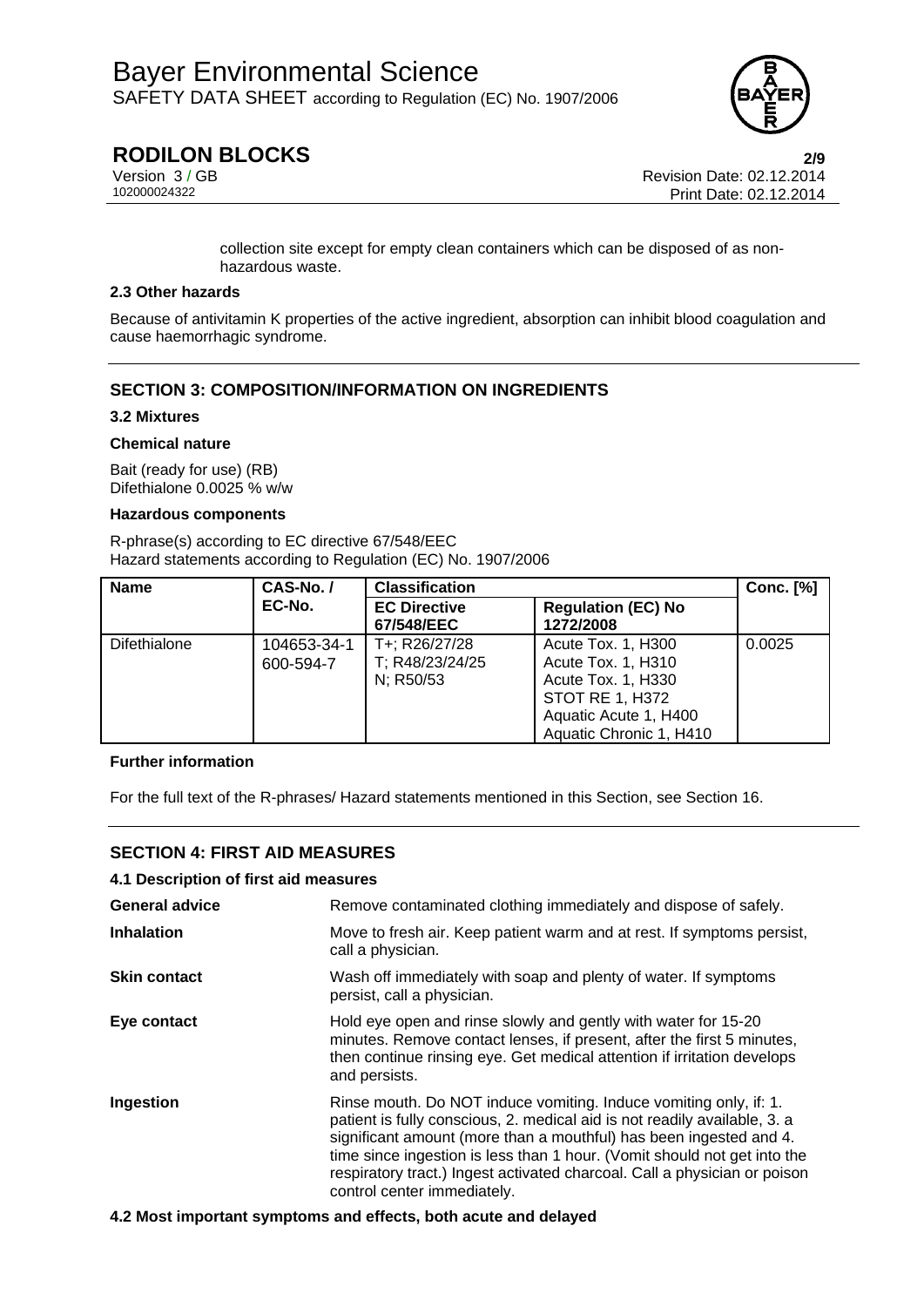

**RODILON BLOCKS** 3/9<br>Version 3/GB Revision Date: 02.12.2014 Version 3 / GB Revision Date: 02.12.2014<br>102000024322 Print Date: 02.12.2014 Print Date: 02.12.2014

| <b>Symptoms</b>  | Bloody urine, Bloody faeces, Gum bleeding, Nose bleeding, Bruising<br>and haemorrhage formation                                                                                                                                                                                                                                                                                                                                                                                                    |
|------------------|----------------------------------------------------------------------------------------------------------------------------------------------------------------------------------------------------------------------------------------------------------------------------------------------------------------------------------------------------------------------------------------------------------------------------------------------------------------------------------------------------|
|                  | 4.3 Indication of any immediate medical attention and special treatment needed                                                                                                                                                                                                                                                                                                                                                                                                                     |
| <b>Risks</b>     | Because of antivitamin K properties of the active ingredient, absorption<br>can inhibit blood coagulation and cause haemorrhagic syndrome.                                                                                                                                                                                                                                                                                                                                                         |
| <b>Treatment</b> | Symptoms of poisoning may only appear several hours later. Keep<br>under medical supervision for at least 48 hours.                                                                                                                                                                                                                                                                                                                                                                                |
|                  | Local treatment: Initial treatment: symptomatic.                                                                                                                                                                                                                                                                                                                                                                                                                                                   |
|                  | Systemic treatment: Monitor: blood picture. Monitor: prothrombin time/<br>INR. Antidote: Vitamine K1. Cases of severe poisoning may require the<br>usual measures like application of blood products or transfusions.<br>Recovery is spontaneous and without sequelae. In case of ingestion<br>gastric lavage should be considered in cases of significant ingestions<br>only within the first 2 hours. However, the application of activated<br>charcoal and sodium sulphate is always advisable. |

# **SECTION 5: FIREFIGHTING MEASURES**

| 5.1 Extinguishing media                                         |                                                                                                                             |
|-----------------------------------------------------------------|-----------------------------------------------------------------------------------------------------------------------------|
| <b>Suitable</b>                                                 | Water spray, Carbon dioxide (CO2), Foam, Sand                                                                               |
| 5.2 Special hazards arising<br>from the substance or<br>mixture | In the event of fire the following may be released:, Carbon monoxide<br>(CO)                                                |
| 5.3 Advice for firefighters                                     |                                                                                                                             |
| <b>Special protective</b><br>equipment for fire-fighters        | In the event of fire, wear self-contained breathing apparatus.                                                              |
| <b>Further information</b>                                      | Contain the spread of the fire-fighting media. Do not allow run-off from<br>fire fighting to enter drains or water courses. |

# **SECTION 6: ACCIDENTAL RELEASE MEASURES**

# **6.1 Personal precautions, protective equipment and emergency procedures**

| <b>Precautions</b>                      | Keep people away from and upwind of spill/leak. Avoid contact with<br>spilled product or contaminated surfaces. When dealing with a<br>spillage do not eat, drink or smoke.                                                                                                               |
|-----------------------------------------|-------------------------------------------------------------------------------------------------------------------------------------------------------------------------------------------------------------------------------------------------------------------------------------------|
| <b>6.2 Environmental</b><br>precautions | Do not allow to get into surface water, drains and ground water. If<br>spillage enters drains leading to sewage works inform local water<br>company immediately. If spillage enters rivers or watercourses, inform<br>the Environment Agency (emergency telephone number 0800<br>807060). |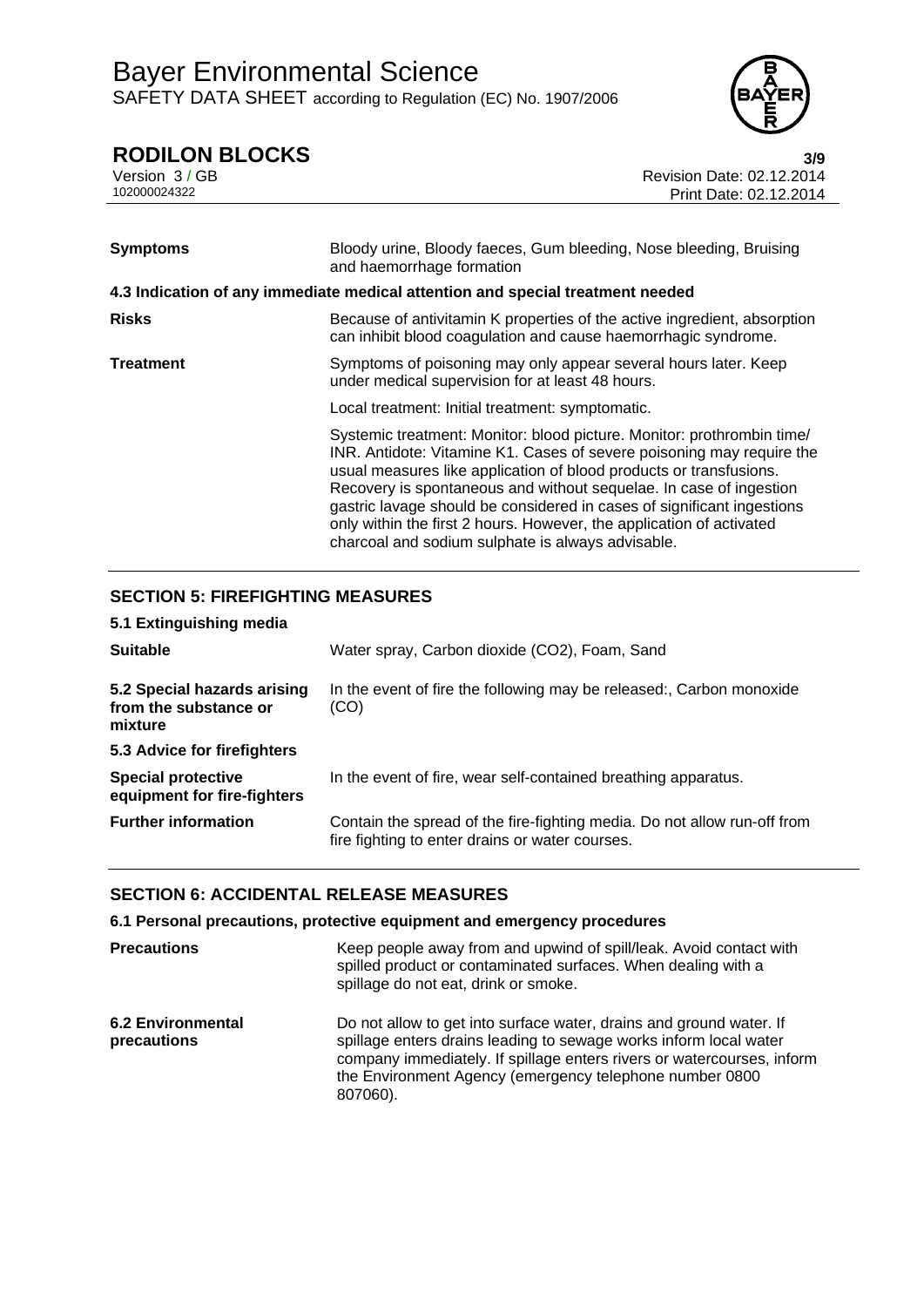

# **RODILON BLOCKS 4/9**

Version 3 / GB Revision Date: 02.12.2014 Print Date: 02.12.2014

### **6.3 Methods and materials for containment and cleaning up**

| Methods for cleaning up            | The nature of this product, when contained in commercial packs,<br>makes spillage unlikely. However, if significant amounts are spilled<br>nevertheless, the following advice is applicable. Soak up with inert<br>absorbent material (e.g. sand, silica gel, acid binder, universal binder,<br>sawdust). Collect and transfer the product into a properly labelled and<br>tightly closed container. Clean floors and contaminated objects with<br>plenty of water. |
|------------------------------------|---------------------------------------------------------------------------------------------------------------------------------------------------------------------------------------------------------------------------------------------------------------------------------------------------------------------------------------------------------------------------------------------------------------------------------------------------------------------|
| 6.4 Reference to other<br>sections | Information regarding safe handling, see section 7.<br>Information regarding personal protective equipment, see section 8.<br>Information regarding waste disposal, see section 13.                                                                                                                                                                                                                                                                                 |

# **SECTION 7: HANDLING AND STORAGE**

#### **7.1 Precautions for safe handling**

| Advice on safe handling                                          | No specific precautions required when handling unopened<br>packs/containers; follow relevant manual handling advice. Ensure<br>adequate ventilation.                                                                               |  |
|------------------------------------------------------------------|------------------------------------------------------------------------------------------------------------------------------------------------------------------------------------------------------------------------------------|--|
| <b>Hygiene measures</b>                                          | Wash hands before breaks and immediately after handling the product.<br>Keep working clothes separately. Remove soiled clothing immediately<br>and clean thoroughly before using again. When using, do not eat, drink<br>or smoke. |  |
| 7.2 Conditions for safe storage, including any incompatibilities |                                                                                                                                                                                                                                    |  |
| <b>Requirements for storage</b><br>areas and containers          | Store in original container. Keep containers tightly closed in a dry, cool<br>and well-ventilated place. Store in a place accessible by authorized<br>persons only.                                                                |  |
| Advice on common storage                                         | Keep away from food, drink and animal feedingstuffs.                                                                                                                                                                               |  |
| 7.3 Specific end uses                                            | Refer to the label and/or leaflet.                                                                                                                                                                                                 |  |

# **SECTION 8: EXPOSURE CONTROLS/PERSONAL PROTECTION**

#### **8.1 Control parameters**

No control parameters known.

#### **8.2 Exposure controls**

**Refer to COSHH assessment (Control of Substances Hazardous to Health (Amendment) Regulations 2004). Engineering controls should be used in preference to personal protective equipment wherever practicable. Refer also to COSHH Essentials.**

### **Personal protective equipment**

In normal use and handling conditions please refer to the label and/or leaflet. In all other cases the following recommendations would apply.

**Respiratory protection** Respiratory protection is not required under anticipated circumstances of exposure. Respiratory protection should only be used to control residual risk of short duration activities, when all reasonably practicable steps have been taken to reduce exposure at source e.g. containment and/or local extract ventilation. Always follow respirator manufacturer's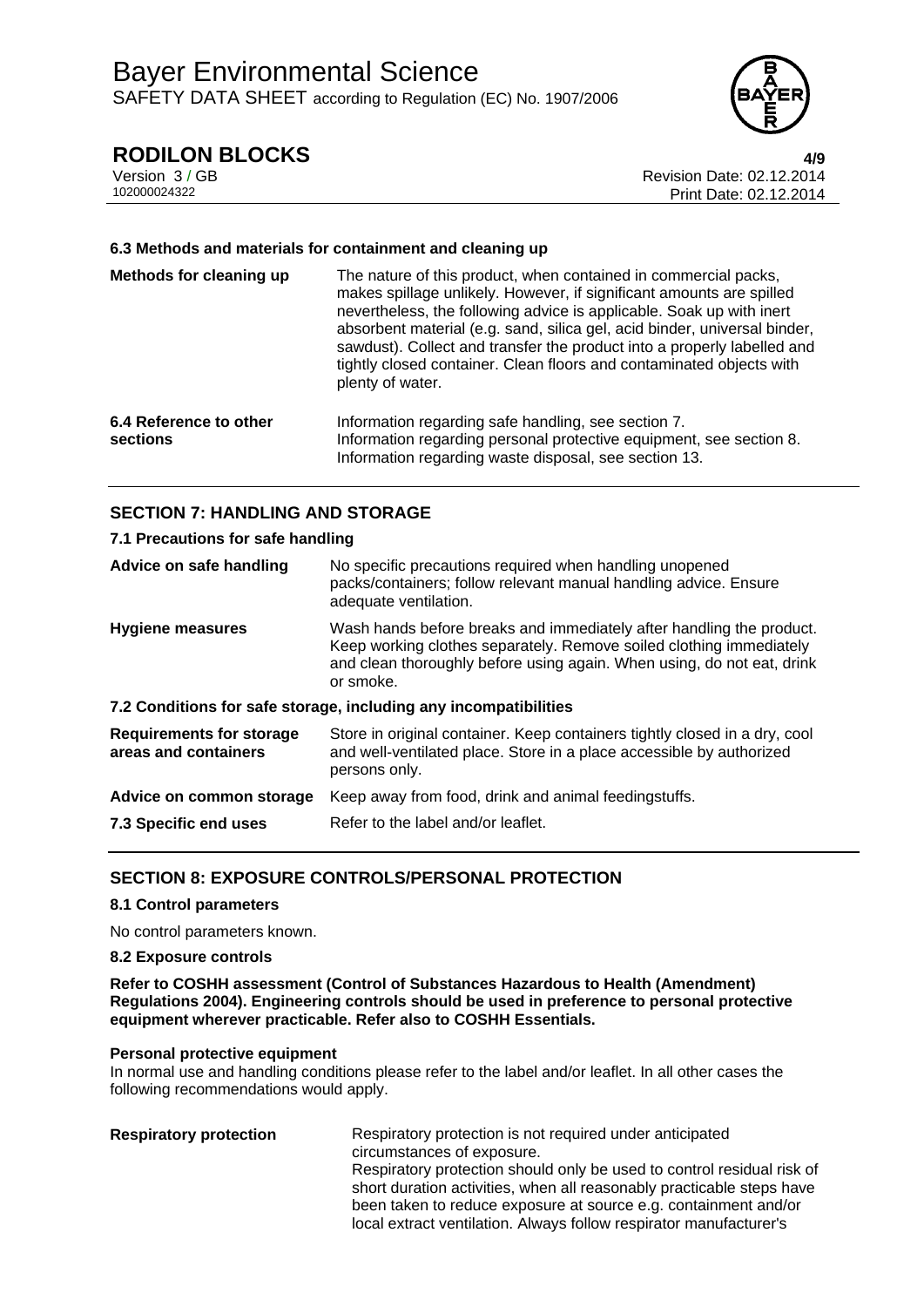

**RODILON BLOCKS**<br>Version 3/GB<br>**Revision Date: 02.12.2014** Version 3 / GB Revision Date: 02.12.2014 Print Date: 02.12.2014

|                          | instructions regarding wearing and maintenance.                                                                                                                                                                                                                                                                                            |
|--------------------------|--------------------------------------------------------------------------------------------------------------------------------------------------------------------------------------------------------------------------------------------------------------------------------------------------------------------------------------------|
| <b>Hand protection</b>   | Wear CE Marked (or equivalent) nitrile rubber gloves (minimum<br>thickness of 0,4 mm). Wash when contaminated and dispose of<br>when contaminated inside, when perforated or when contamination<br>on the outside cannot be removed. Wash hands frequently and<br>always before eating, drinking, smoking or using the toilet.             |
| Eye protection           | Wear goggles (conforming to EN166, Field of Use $=$ 5 or equivalent).                                                                                                                                                                                                                                                                      |
| Skin and body protection | Wear standard coveralls and Category 3 Type 5 suit.<br>Wear two layers of clothing wherever possible. Polyester/cotton or<br>cotton overalls should be worn under chemical protection suit and<br>should be professionally laundered frequently.<br>If there is a risk of significant exposure, consider a higher protective<br>type suit. |

# **SECTION 9: PHYSICAL AND CHEMICAL PROPERTIES**

# **9.1 Information on basic physical and chemical properties**

| <b>Form</b>                                       | pieces or block            |
|---------------------------------------------------|----------------------------|
| <b>Colour</b>                                     | green                      |
| <b>Water solubility</b>                           | immiscible                 |
| <b>Partition coefficient: n-</b><br>octanol/water | Difethialone: log Pow: 6.3 |

# **SECTION 10: STABILITY AND REACTIVITY**

| 10.1 Reactivity                            |                                                                                         |
|--------------------------------------------|-----------------------------------------------------------------------------------------|
| <b>Thermal decomposition</b>               | Stable under normal conditions.                                                         |
| <b>10.2 Chemical stability</b>             | Stable under recommended storage conditions.                                            |
| 10.3 Possibility of<br>hazardous reactions | No hazardous reactions when stored and handled according to<br>prescribed instructions. |
| 10.4 Conditions to avoid                   | Extremes of temperature and direct sunlight.                                            |
| 10.5 Incompatible materials                | Store only in the original container.                                                   |
| 10.6 Hazardous<br>decomposition products   | No decomposition products expected under normal conditions of use.                      |

# **SECTION 11: TOXICOLOGICAL INFORMATION**

# **11.1 Information on toxicological effects**

| <b>Acute oral toxicity</b>   | LD50 (rat) $> 5,000$ mg/kg  |
|------------------------------|-----------------------------|
| <b>Acute dermal toxicity</b> | LD50 (rat) $> 2,000$ mg/kg  |
| <b>Skin irritation</b>       | No skin irritation (rabbit) |
| Eye irritation               | No eye irritation (rabbit)  |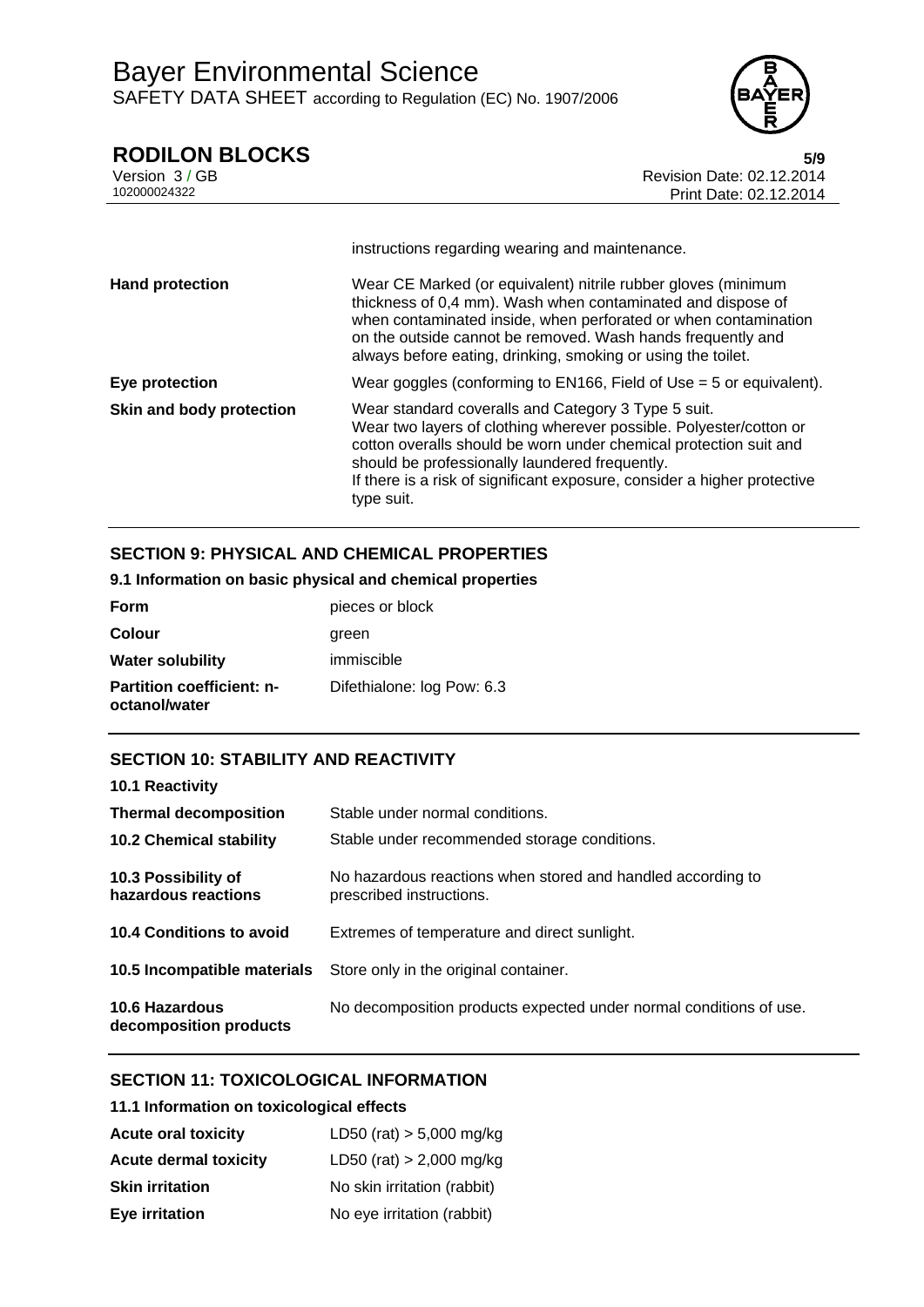

# **RODILON BLOCKS 6/9**

Version 3 / GB Revision Date: 02.12.2014 Print Date: 02.12.2014

**Sensitisation Non-sensitizing.** (guinea pig)

# **Assessment repeated dose toxicity**

Difethialone caused inhibition of blood coagulation possibly causing hemorrhagic syndrome in animal studies. The toxic effects of Difethialone are related to antivitamin K properties.

# **Assessment Mutagenicity**

Difethialone was not mutagenic or genotoxic in a battery of in vitro and in vivo tests.

# **Assessment Carcinogenicity**

Difethialone is not considered carcinogenic.

# **Assessment toxicity to reproduction**

Difethialone is not considered a reproductive toxicant at non-maternally toxic dose levels.

# **Assessment developmental toxicity**

Difethialone did not cause developmental toxicity in rats and rabbits.

# **SECTION 12: ECOLOGICAL INFORMATION**

| <b>12.1 Toxicity</b>                        |                                                                                                                                                                                                                           |  |
|---------------------------------------------|---------------------------------------------------------------------------------------------------------------------------------------------------------------------------------------------------------------------------|--|
| <b>Toxicity to fish</b>                     | LC50 (Oncorhynchus mykiss (rainbow trout)) 0.051 mg/l<br>Exposure time: 96 h<br>The value mentioned relates to the active ingredient difethialone.                                                                        |  |
| <b>Toxicity to aquatic</b><br>invertebrates | EC50 (Daphnia magna (Water flea)) 0.0044 mg/l<br>Exposure time: 48 h<br>The value mentioned relates to the active ingredient difethialone.                                                                                |  |
| <b>Toxicity to aquatic plants</b>           | IC50 (Desmodesmus subspicatus) $> 0.4$ mg/l<br>Growth rate; Exposure time: 96 h<br>The value mentioned relates to the active ingredient difethialone.<br>No acute toxicity was observed at its limit of water solubility. |  |
| 12.2 Persistence and degradability          |                                                                                                                                                                                                                           |  |
| <b>Biodegradability</b>                     | Difethialone:<br>not rapidly biodegradable                                                                                                                                                                                |  |
| 12.3 Bioaccumulative potential              |                                                                                                                                                                                                                           |  |
| <b>Bioaccumulation</b>                      | Difethialone: Bioconcentration factor (BCF) 39,974<br><b>Bioaccumulative</b>                                                                                                                                              |  |
| 12.4 Mobility in soil                       |                                                                                                                                                                                                                           |  |
| <b>Mobility in soil</b>                     | Difethialone: Immobile in soil                                                                                                                                                                                            |  |
| 12.5 Results of PBT and vPvB assessment     |                                                                                                                                                                                                                           |  |
| <b>PBT and vPvB assessment</b>              | Difethialone: This substance is considered to be persistent,<br>bioaccumulative and toxic (PBT). This substance is considered to be<br>very persistent and very bioaccumulative (vPvB).                                   |  |
| 12.6 Other adverse effects                  |                                                                                                                                                                                                                           |  |
| <b>Additional ecological</b><br>information | No other effects to be mentioned.                                                                                                                                                                                         |  |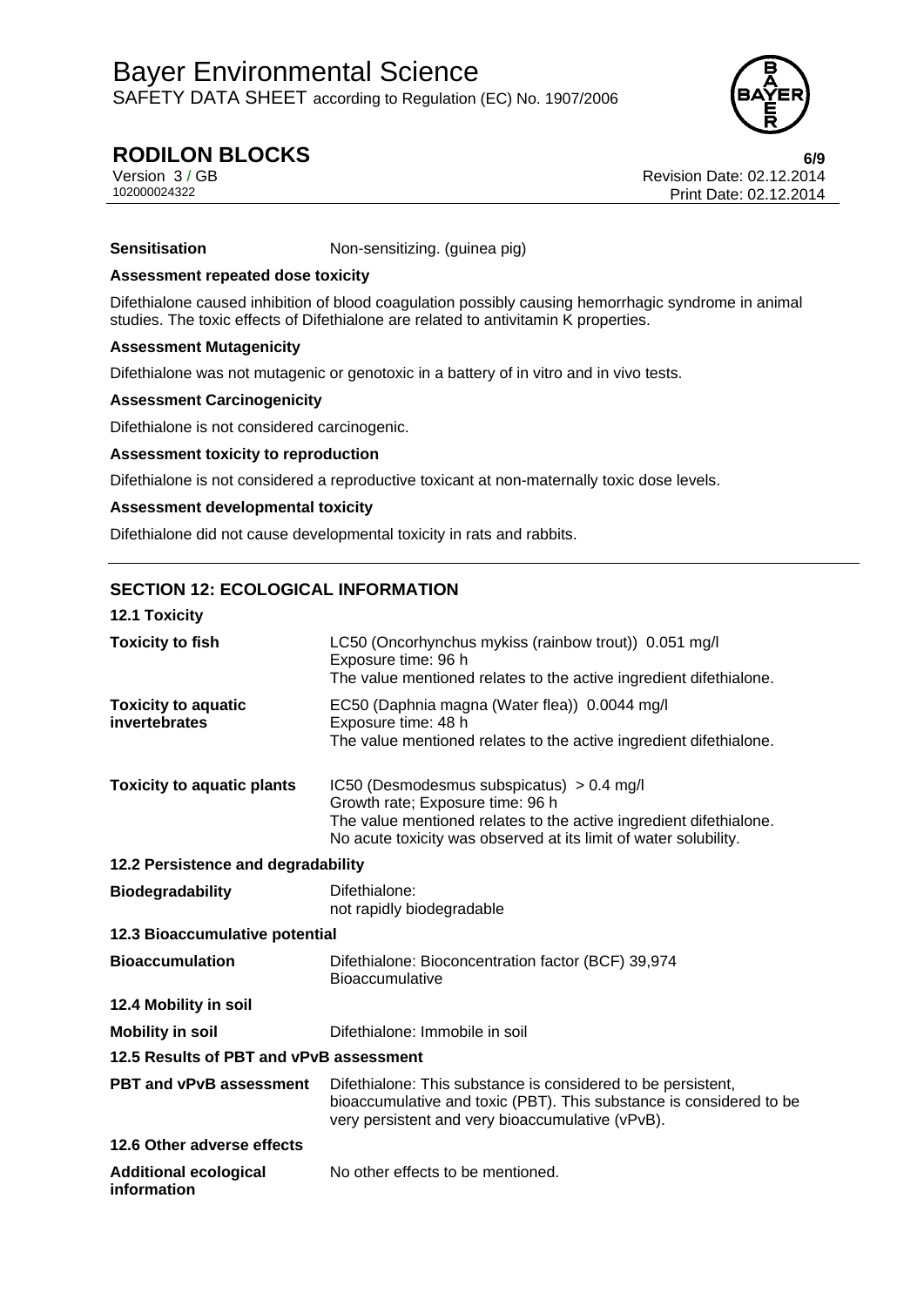

# **RODILON BLOCKS 7/9**

Version 3 / GB<br>102000024322<br>Print Date: 02.12.2014 Print Date: 02.12.2014

# **SECTION 13: DISPOSAL CONSIDERATIONS**

## **13.1 Waste treatment methods**

| <b>Product</b>                      | In accordance with current regulations and, if necessary, after<br>consultation with the site operator and/or with the responsible authority,<br>the product may be taken to a waste disposal site or incineration plant.<br>Advice may be obtained from the local waste regulation authority (part<br>of the Environment Agency in the UK). |
|-------------------------------------|----------------------------------------------------------------------------------------------------------------------------------------------------------------------------------------------------------------------------------------------------------------------------------------------------------------------------------------------|
| <b>Contaminated packaging</b>       | Do not re-use baits or empty containers.<br>Not completely emptied packagings should be disposed of as<br>hazardous waste.<br>Rinsed packaging may be acceptable for landfill, otherwise incineration<br>will be required in accordance with local regulations.<br>Follow advice on product label and/or leaflet.                            |
| Waste key for the unused<br>product | 070499 Waste not otherwise specified                                                                                                                                                                                                                                                                                                         |

# **SECTION 14: TRANSPORT INFORMATION**

**According to ADN/ADR/UK 'Carriage' Regulations/RID/IMDG/IATA not classified as dangerous goods.** 

This classification is in principle not valid for carriage by tank vessel on inland waterways. Please refer to the manufacturer for further information.

**14.1 – 14.5** Not applicable.

# **14.6 Special precautions for user**

See sections 6 to 8 of this Safety Data Sheet.

# **14.7 Transport in bulk according to Annex II of MARPOL 73/78 and the IBC Code**

No transport in bulk according to the IBC Code.

# **SECTION 15: REGULATORY INFORMATION**

# **15.1 Safety, health and environmental regulations/legislation specific for the substance or mixture**

# **UK and Northern Ireland Regulatory References**

This material may be subject to some or all of the following regulations (and any subsequent amendments). Users must ensure that any uses and restrictions as indicated on the label and/or leaflet are followed.

# **Transport**

Carriage of Dangerous Goods and Use of Transportable Pressure Equipment Regulations 2009 (SI 2009 No 1348)

Merchant Shipping (Dangerous Goods and Marine Pollutants) Regulations 1997 (SI 1997 No 2367) Air Navigation Dangerous Goods Regulations 2002 (SI 2002 No 2786)

# **Supply and Use**

Chemical (Hazard Information and Packaging for Supply) Regulations 2009 (SI 2009 No 716) Chemical (Hazard Information and Packaging for Supply) (Northern Ireland) Regulations 2009 Control of Substances Hazardous to Health Regulations 2002 (SI 2002 No 2677)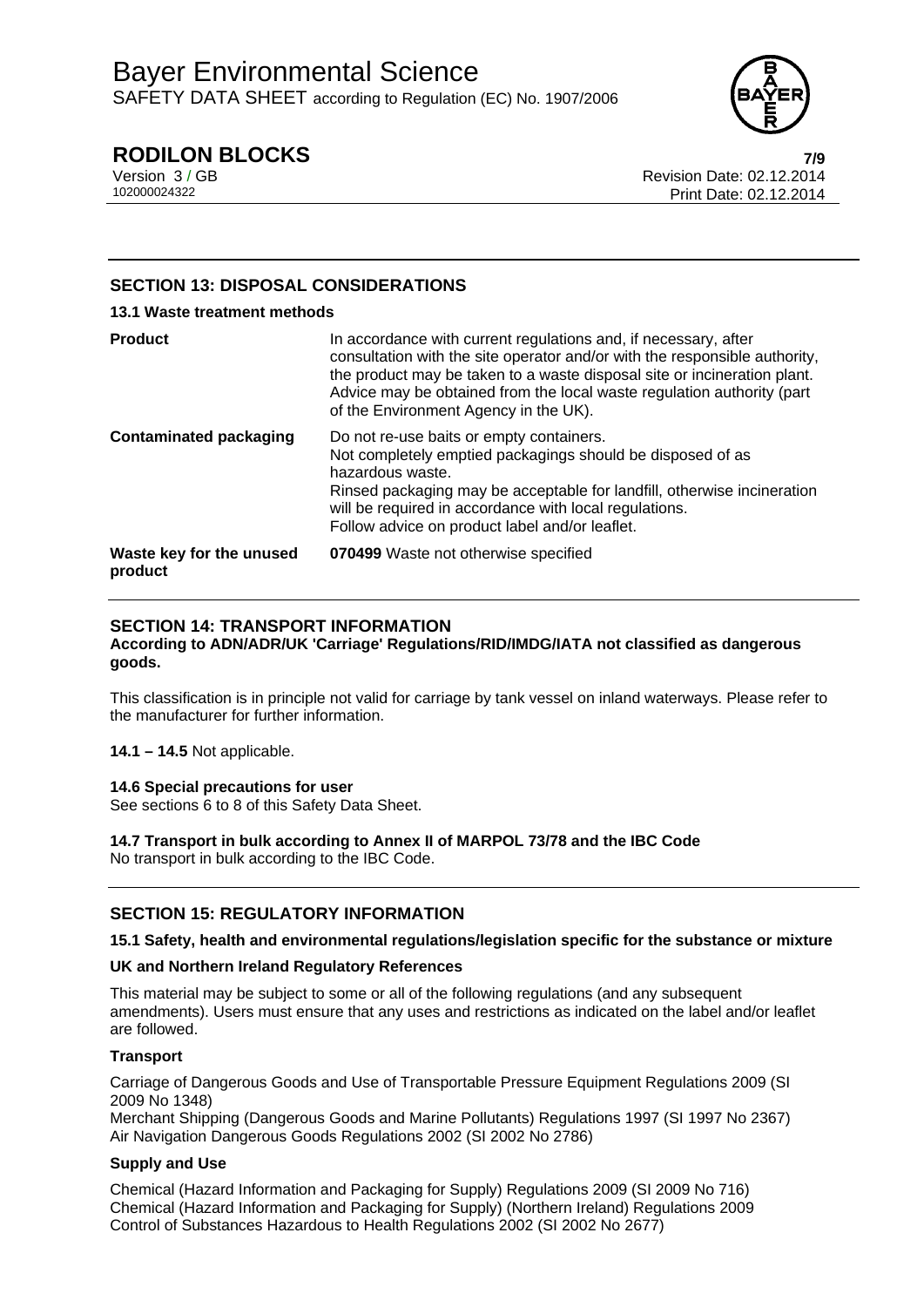

# **RODILON BLOCKS 8/9**

Version 3 / GB<br>102000024322<br>Print Date: 02.12.2014 Print Date: 02.12.2014

EH40 Occupational Exposure Limits - Table 1 List of approved workplace exposure limits Control of Pesticide Regulations 1986 Dangerous Substances and Explosive Atmospheres Regulations 2002

## **Waste Treatment**

Environmental Protection Act 1990, Part II Environmental Protection (Duty of Care) Regulations 1991 The Waste Management Licensing Regulations 1994 (as amended) Hazardous Waste Regulations 2005 (Replacing Special Waste Regulations 1996 as amended) Landfill Directive Regulation on Substances That Deplete the Ozone Layer 1994 (EEC/3093/94) Water Resources Act 1991 Anti-Pollution Works Regulations 1999

### **Further information**

WHO-classification: III (Slightly hazardous)

# **15.2 Chemical Safety Assessment**

A chemical safety assessment is not required.

# **SECTION 16: OTHER INFORMATION**

| R26/27/28<br>R48/23/24/25 | Very toxic by inhalation, in contact with skin and if swallowed.<br>Toxic: danger of serious damage to health by prolonged exposure through inhalation, |
|---------------------------|---------------------------------------------------------------------------------------------------------------------------------------------------------|
|                           | in contact with skin and if swallowed.                                                                                                                  |
| R50/53                    | Very toxic to aquatic organisms, may cause long-term adverse effects in the aquatic<br>environment.                                                     |

# **Text of the hazard statements mentioned in Section 3**

| H300             | Fatal if swallowed.                                             |
|------------------|-----------------------------------------------------------------|
| H <sub>310</sub> | Fatal in contact with skin.                                     |
| H <sub>330</sub> | Fatal if inhaled.                                               |
| H372             | Causes damage to organs through prolonged or repeated exposure. |
| H400             | Very toxic to aquatic life.                                     |
| H410             | Very toxic to aquatic life with long lasting effects.           |

Ready to use 'Baits' are insecticides packaged in plastic, tamper proof containers.

The above information is intended to give general health and safety guidance on the storage and transport of the product.

It is not intended to apply to the use of the product for which purposes the product label and any appropriate technical usage literature available should be consulted and any relevant licenses, consents or approvals complied with.

The requirements or recommendations of any relevant site or working procedure, system or policy in force or arising from any risk assessment involving the substance or product should take precedence over any of the guidance contained in this safety data sheet where there is a difference in the information given.

The information provided in this safety data sheet is accurate at the date of publication and will be updated as and when appropriate.

No liability will be accepted for any injury, loss or damage resulting from any failure to take account of information or advice contained in this safety data sheet.

# **Reason for Revision:** Safety Data Sheet according to Regulation (EU) No. 453/2010.

Changes since the last version are highlighted in the margin. This version replaces all previous versions.